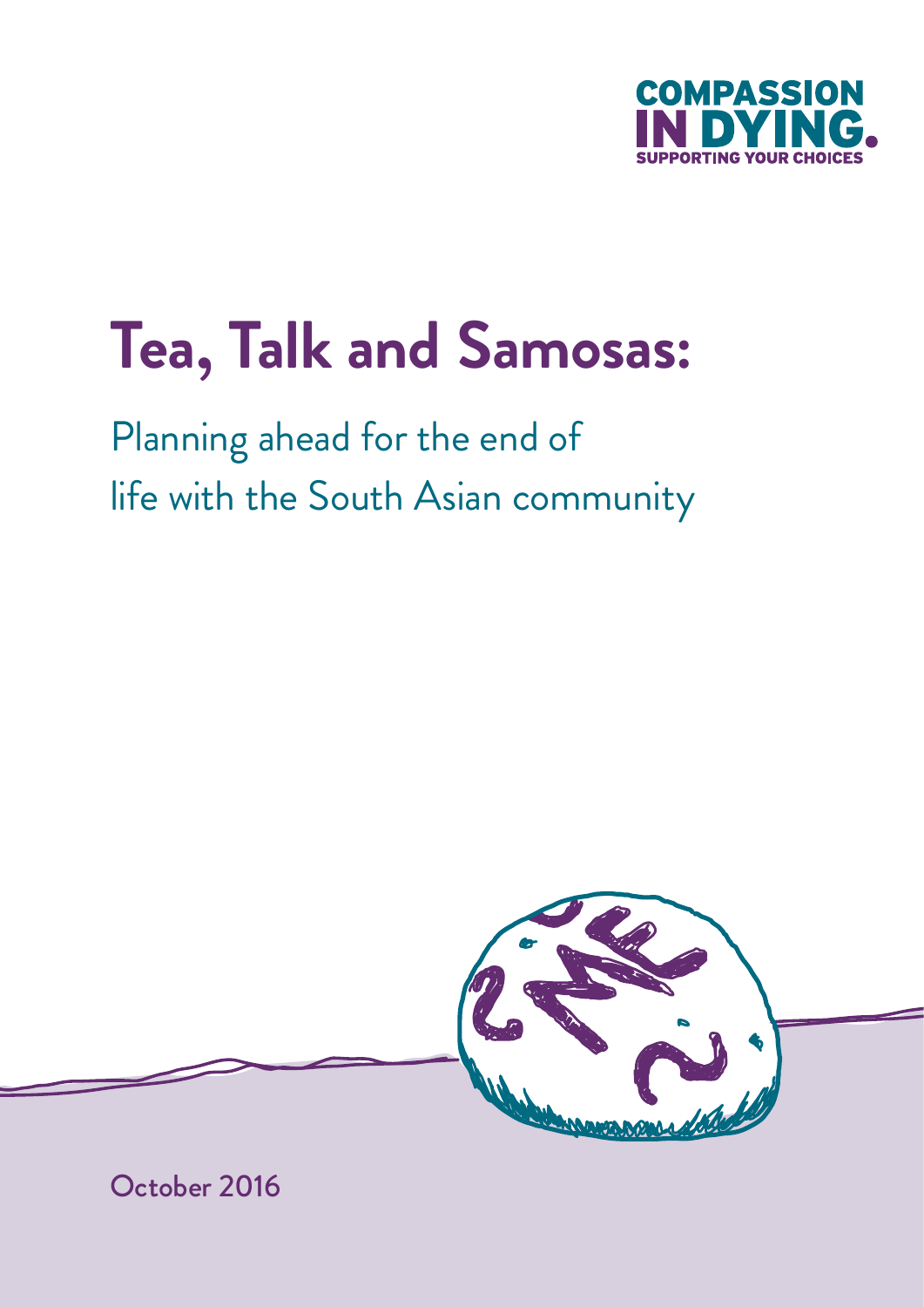# **Contents**

| Executive summary            |    |
|------------------------------|----|
| Project structure            |    |
| Learning                     | 12 |
| Feedback and looking forward | 14 |
| Recommendations              | 15 |
| Common terms                 |    |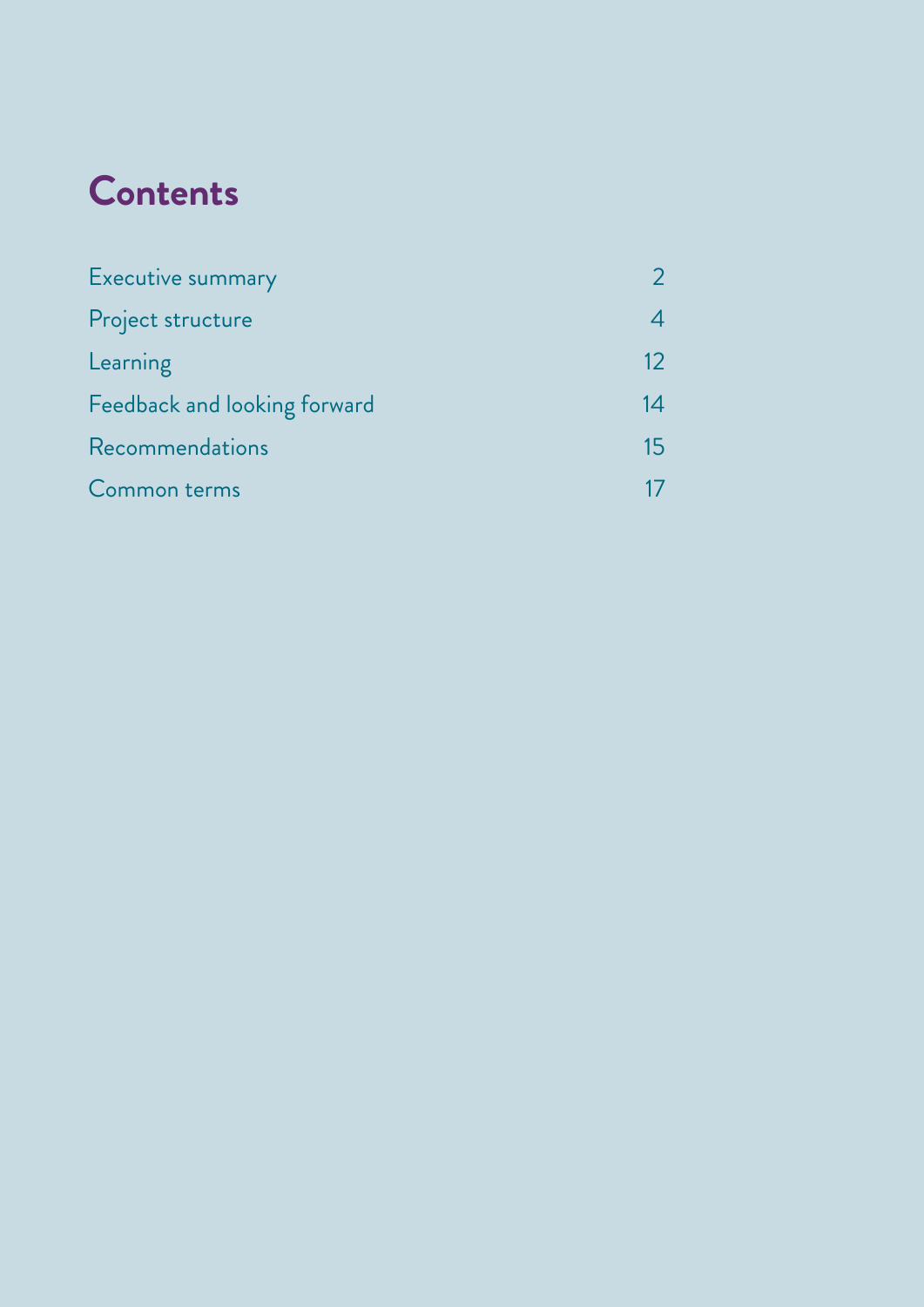### **Executive summary**

**Every individual deserves to get the care and treatment that is right for them, particularly at the end of life. Recently, increasing consideration has been given to improving end-of-life care in the UK.Despite this, there still remains inequality in the level of understanding and access that people from particular groups have in relation to their care.**<sup>1</sup>  **This is especially true in the context of how they can communicate and record their preferences and wishes for the end of life, or for a time when they may not be able to express what they want.** 

Learning from Compassion in Dying's services and external research has consistently demonstrated that when people understand their rights to plan ahead and are supported to do so, it can have a positive effect on their end-of-life experience. $^{\text{2}}$  A YouGov poll we commissioned in 2015 showed that where a person's wishes were recorded, they were 41% more likely to be judged by loved ones to have died well. $^3$  Planning ahead also provides peace of mind and reassurance to people that steps have been taken to ensure their wishes will be respected in the future.<sup>4</sup> However, the level of awareness of these rights is limited.<sup>5</sup>

To address this, we developed the *My Life, My Decision* (MLMD) programme. This provides one-to-one support to people aged over 50 to record their wishes for treatment and care and also raises awareness amongst the public, professionals and other organisations.

As part of this programme, we partnered with Age UK Lancashire to run a project with a group of older South Asian women living in Great Harwood, Lancashire. The project ran for six weeks between December 2015 and February 2016.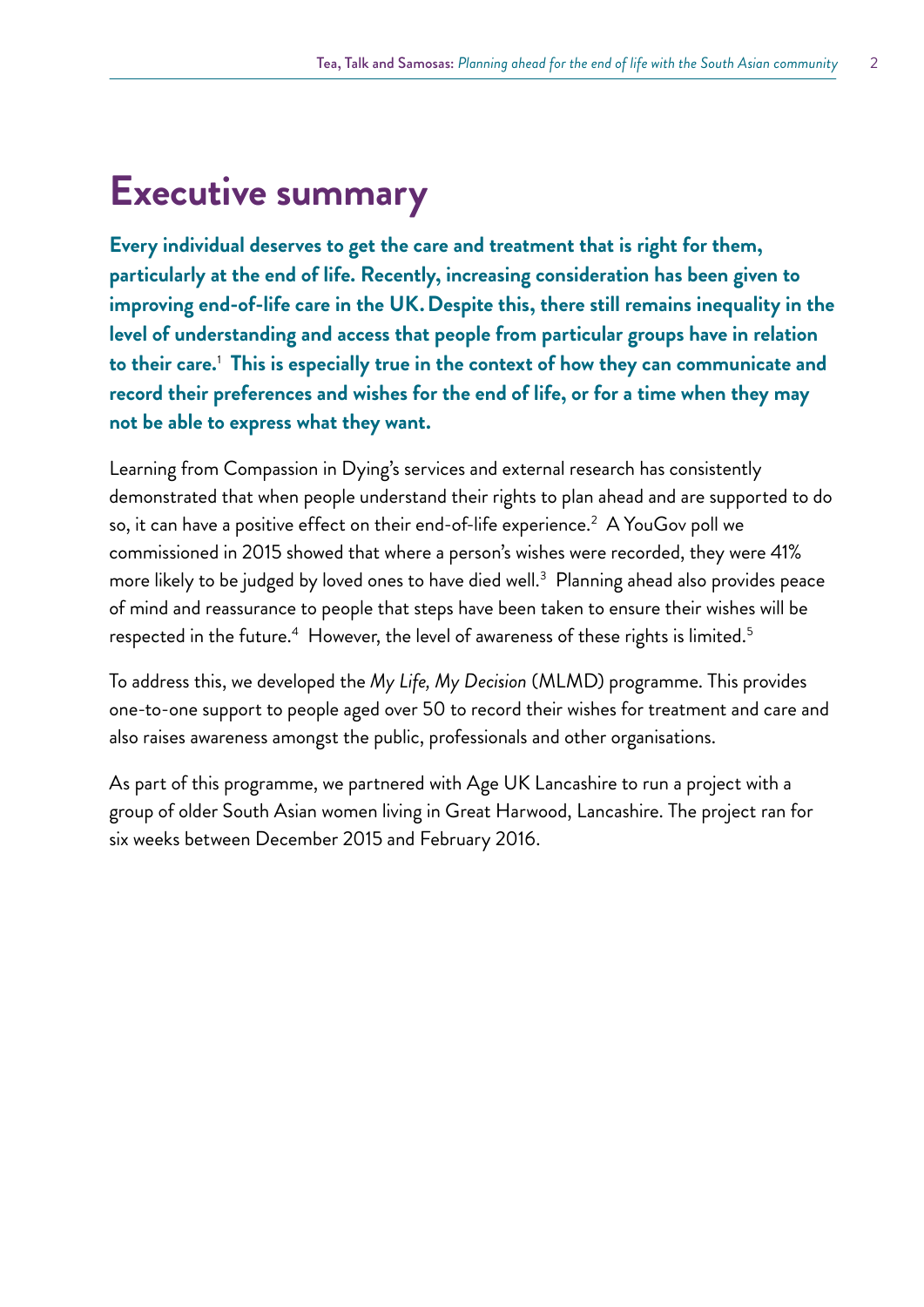### **The project had two aims:**

- To develop an effective and accessible service approach to raising awareness and discussing the importance of planning ahead and end-of-life rights.
- To develop new culturally appropriate materials.

Consultation was the focus of the sessions and the group provided invaluable insight into how to appropriately and sensitively raise awareness of end-of-life rights throughout the wider Muslim communities in Lancashire.

At the same time, we were working with a group of Somali women living in Tower Hamlets, London in partnership with Women's Health and Family Services. Feedback and learning from this project was used to guide and prompt discussion in Lancashire.

Based on learning from the project, this report provides a series of recommendations for health and care providers to ensure they can provide culturally appropriate care covering practical, system-level and cultural changes. It also includes recommendations for other charities and organisations that want to engage in this type of work, which broadly focus on working collaboratively and flexibly with people from Black, Asian and Minority Ethnic (BAME) groups, and exploring different methods of supporting communication to meet the needs of the group.

We hope that these recommendations go some way to demonstrating what needs to be done to ensure that people from BAME groups are able to engage in and receive high quality, person-centred care at the end of life.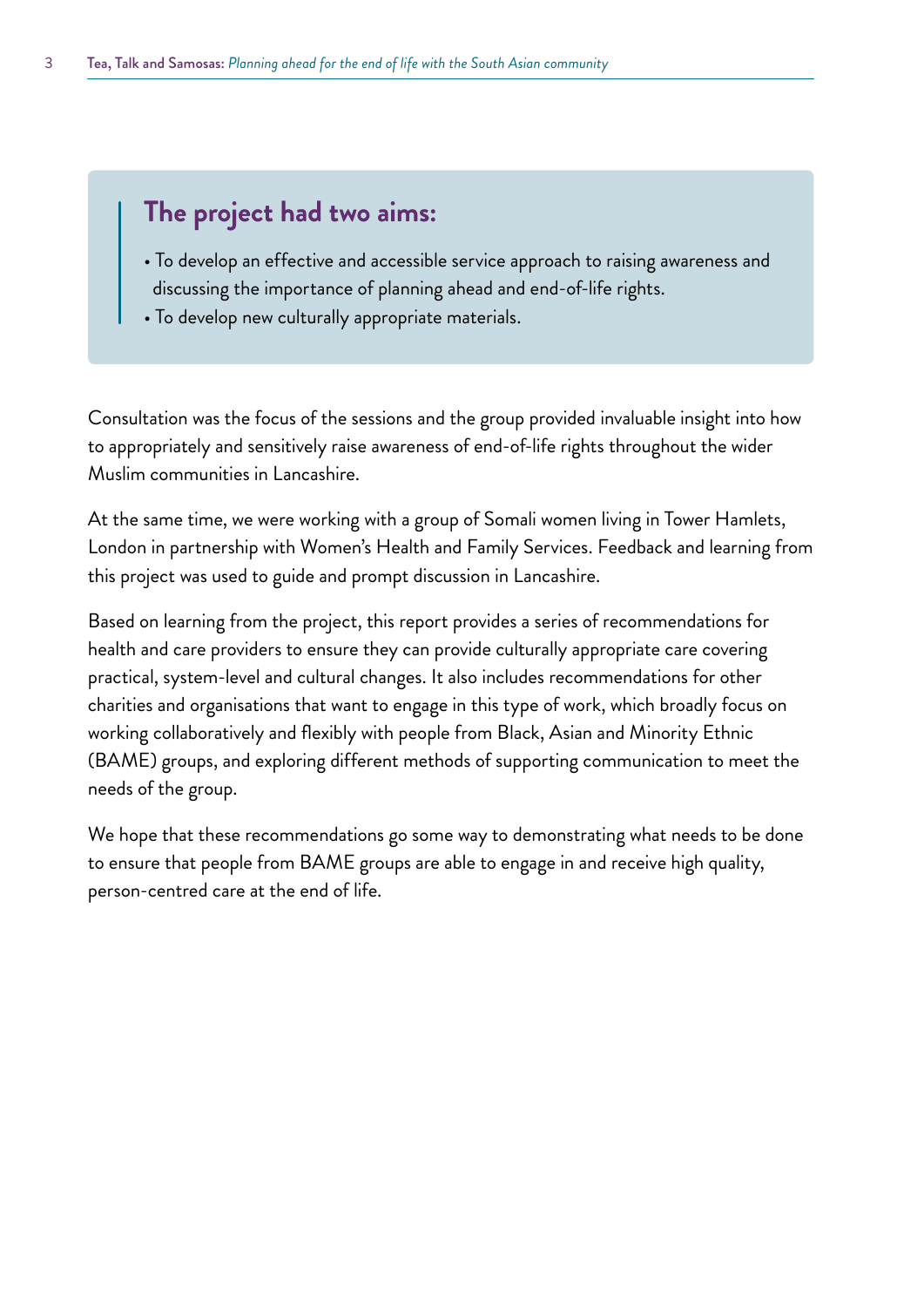# **Project structure**

A series of workshop sessions were held with the group. They were attended by between six and thirteen South Asian women aged over 50, a member of Compassion in Dying staff, a facilitator from Age UK Lancashire and an interpreter. The facilitator had experience of working within the NHS and was also familiar with the subject matter through their work with local BAME communities at Age UK Lancashire.

The group was first introduced to the MLMD project at an event in summer 2015. The group had been established as an exercise class as part of another project funded by the Big Lottery Reaching Communities Fund. Although this project was coming to an end, it meant that the group had already been meeting for several years by the time Tea, Talk and Samosas began. Holding the workshops in a familiar environment with people the women already knew helped provide a space where they felt comfortable talking about the subject.

The sessions began with a lunch of tea and samosas followed by an hour of group discussion.

The first session provided an overview of the subject. The three main tools for planning ahead were introduced and there was discussion around the rights of family members to make decisions about a relative's medical treatment and care, using a recent Court of Protection case as a discussion point.

The following four sessions included discussion of a key question, relevant to an Advance Statement, where each woman was able to contribute a response. Two sessions were also used for watching and then discussing "I didn't know that", a film produced by Dying Matters, which documents the end-of-life experience of a Muslim family.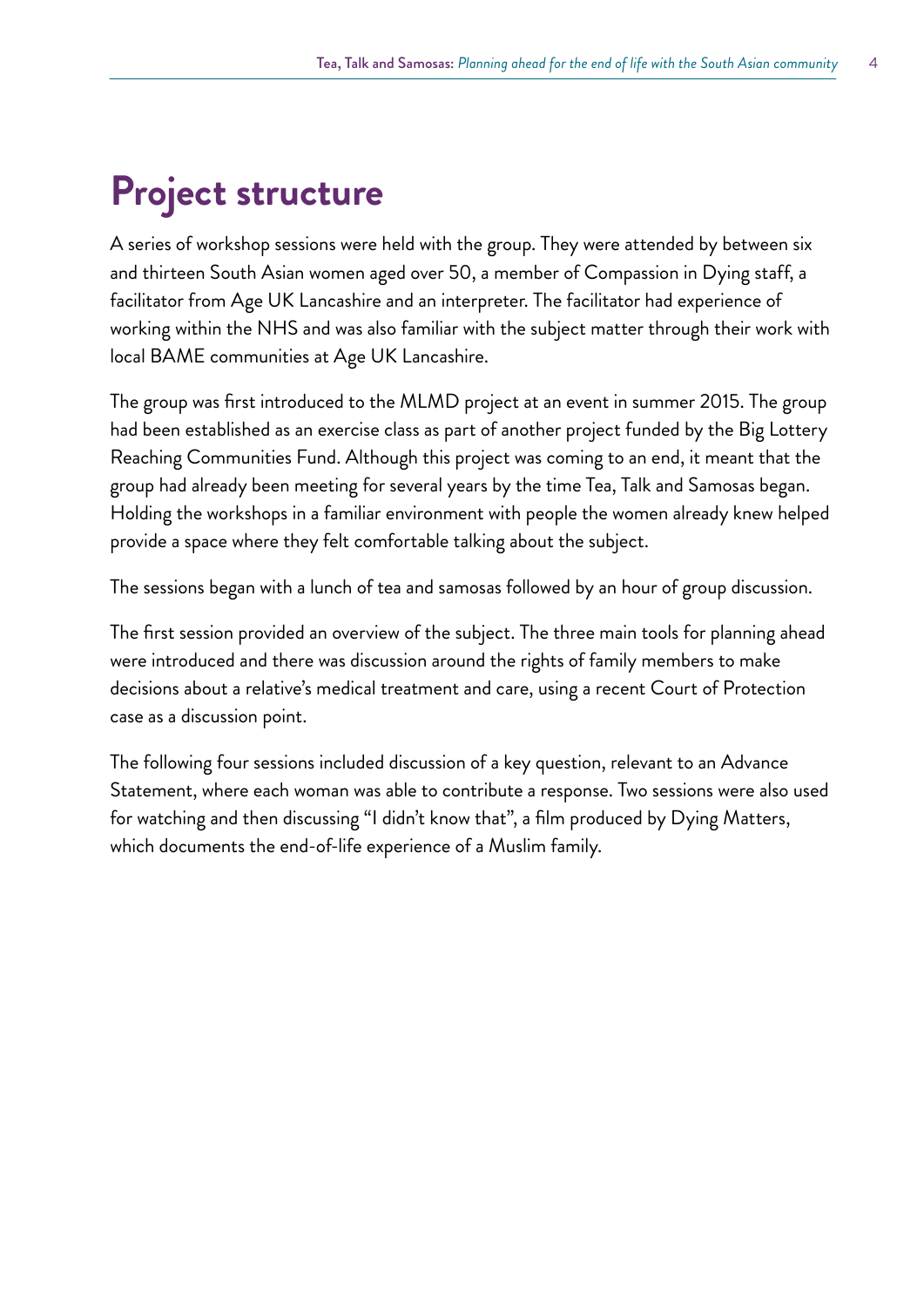The final two sessions focussed on developing a document that the women could use to record the things that were important to them. This broadly drew on the content and structure of our Advance Statement form, but was adapted in partnership with the women and the facilitators to make sure that it was in a format that the women would feel comfortable using.

### **Introducing the project**

In the first session, the three legal tools for planning ahead – Advance Decision to Refuse Treatment (ADRT), Advance Statement and Lasting Power of Attorney for Health and Welfare (LPA) - were introduced to the group.

At the preliminary meeting in the summer, the Compassion in Dying staff member used a jar with pieces of paper inside that had things that were important to her written down. These were things that she would want to be known by people looking after her, if she was ever unable to communicate. Examples included 'tea in a china mug' and 'no male carers.' The women remembered the jar and this helped them to understand the relevance of the three tools to them. It also provided a connection between Compassion in Dying and the women.



In the first session, the group discussed experiences of dying relatives and everyone believed that family members were able to make decisions:

"When my husband died he told us what he wanted. My daughter put his words into action and he passed away at home."

"Mothers tell their daughters what they want."

"We sit down and tell them this is what I want. Children are obliged to do your wishes."

The Compassion in Dying staff member explained the Mental Capacity Act 2005, including how a family member cannot make a decision on behalf of their relative unless they have been given the legal power to do so in an LPA for Health and Welfare.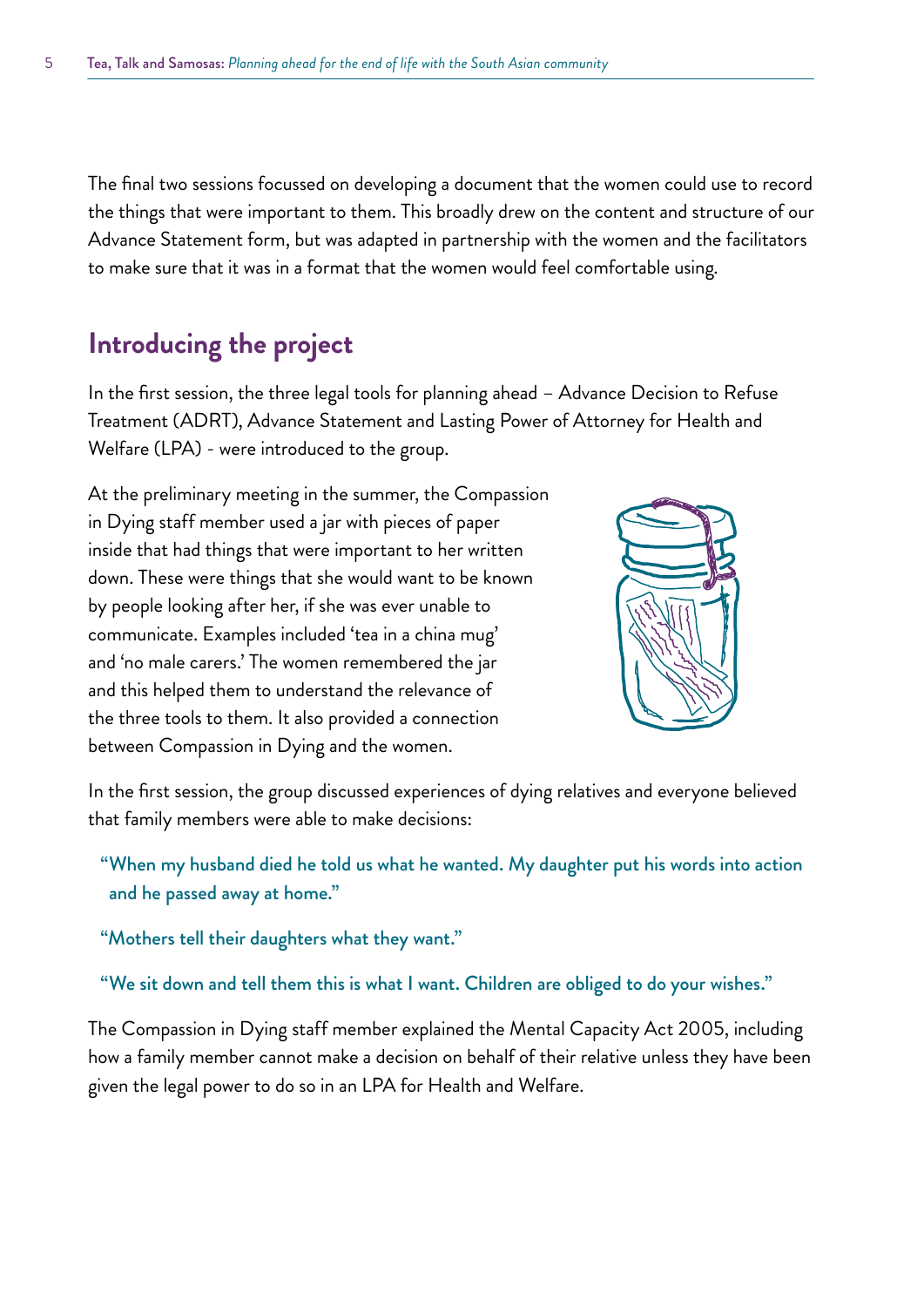The group also discussed the recent Court of Protection case of  $M \vee Mr$ s N<sup>6</sup>. In this case, a woman was in a minimally conscious state as a result of multiple sclerosis and lacked capacity to make a decision about her medical treatment. Her daughter argued that she had no quality of life and would not want to be given clinically assisted nutrition and hydration which was sustaining her life. However, her doctor refused to withdraw the treatment. After learning about this case, the women agreed it was important for them to know more about their rights.

At the close of the first session, the structure of the remaining five sessions was agreed. The group knew other women who might want to join and also said they would like to share a lunch together.

While reflecting on the first session the facilitator said:

"The women seemed very positive and would consider end-of-life planning for the future. They feel the documents you highlighted are very important. However, they are not familiar with their legal rights and expressed concern regarding the future as they feel intergenerational work needs to be carried out and the younger generation need to be informed of such decisions. One woman did emphasise that generally within the Asian culture important decisions which involve all the family are made collectively and there is a general consensus that the eldest son or male member within the family takes the lead on such matters."

### **The workshops**

The following sessions began with lunch and were followed by a discussion which focussed on a different question each week. Each group member was acknowledged by holding and passing around the 'me stone' where they shared their name and response to the week's question. This activity allowed everyone to contribute their opinion. The discussions provided the basis for what would be included in the document that the women later developed to record their wishes.

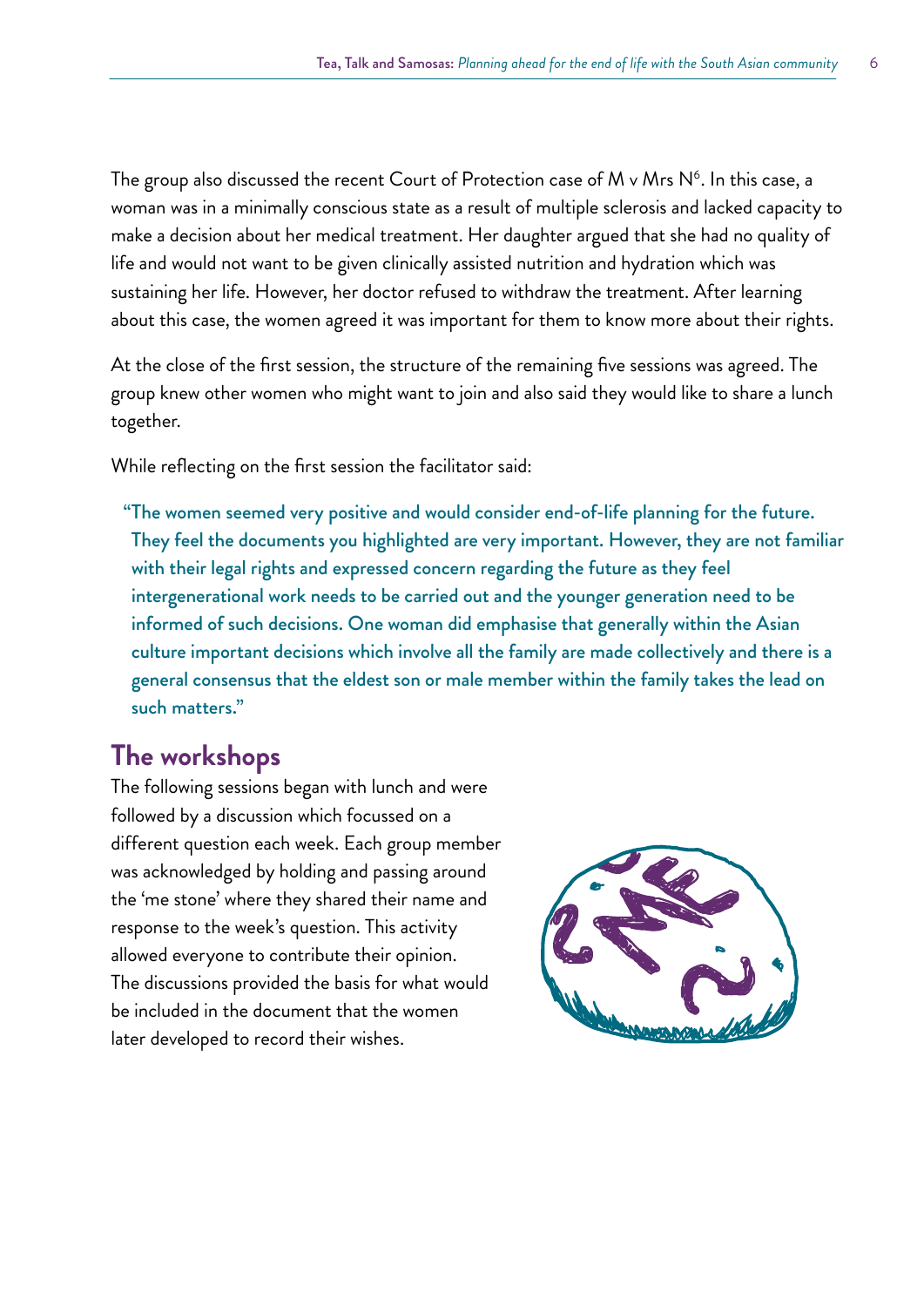### What did you do before 9am this morning?

All of the women shared that they prayed between 6am and 6.30am and then each described their morning routine. This included looking after others, cleaning and how they liked their morning tea.

### What is your favourite food?

Each of the women shared their favourite things to eat. These included mango, banana, carrot halva, tea first thing in the morning, profiteroles, pasta, grapes, tangerine and watermelon.

### What is your favourite thing to do?

Each of the women shared their favourite things to do. These included praying, looking after family and grandchildren, helping children, family gatherings where everyone eats together, faith, religion and cooking.

#### What do you do to make yourself feel better when you are sad?

The women all had different things that they did to make themselves feel better when they were sad. These included praying, spending time with their children, going out for a change of scene, gardening and cooking. Some people preferred to be alone while others liked talking to their family.

### What does privacy mean to you?

Each of the women shared what privacy meant to them:

- "Privacy means respect."
- "If I can't look after myself, like go to the toilet and change my clothes, I would want my daughter or a female carer to do this for me."
- "I need privacy when I'm angry, I need to stay alone."
- "I'm a private person, I hold things inside."
- "I want my husband with me at the end and my sister, I wouldn't like to hear famil discussing my business in another room if I could hear."
- "The prophet said, if you want to be respected in the community, you must keep yourself to yourself and you will be respected."
- "When you're ill, in hospital or at home, there should be a close family member to cover you and give you water at all times."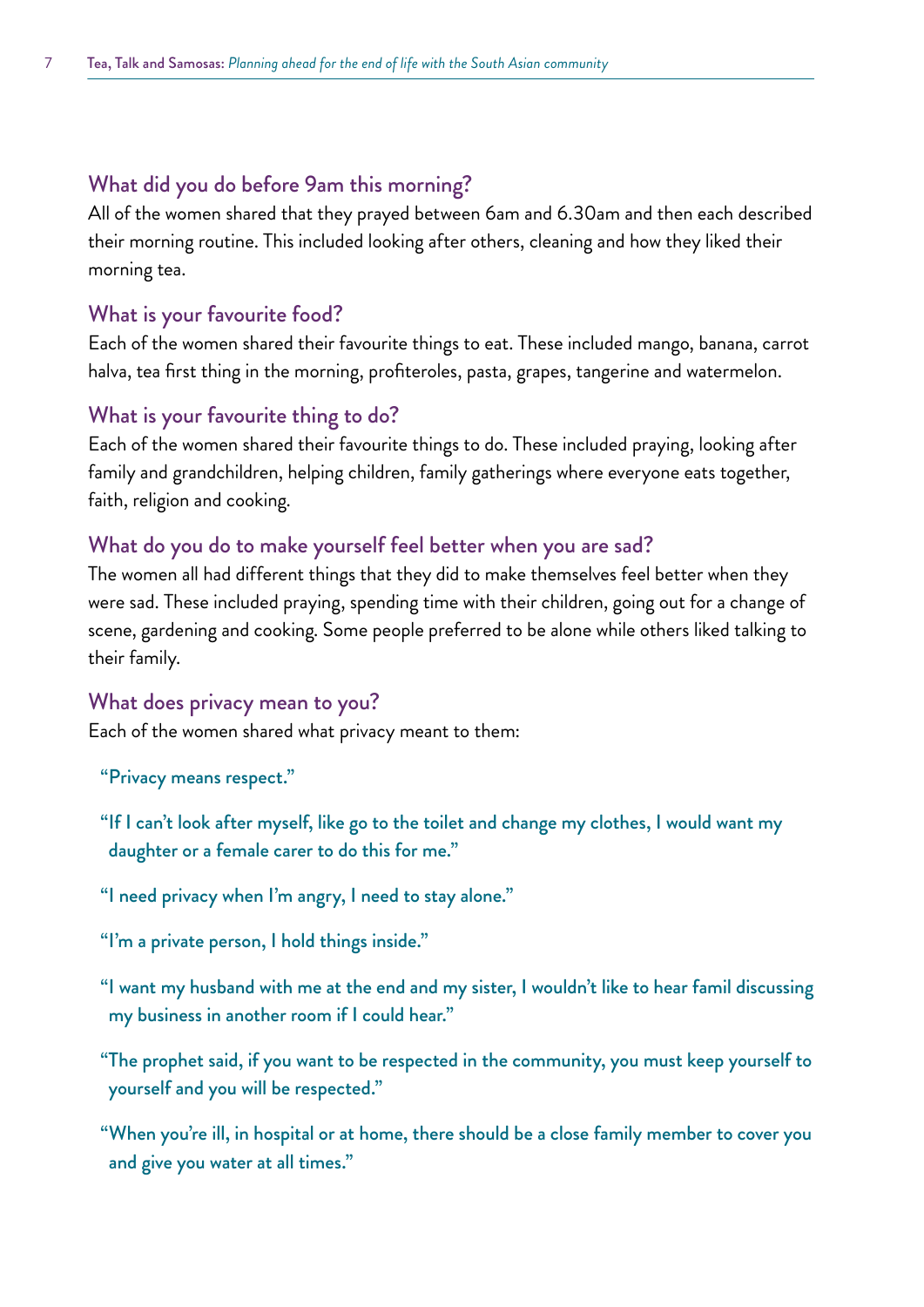### 'This is me'

Some of the women in the group were keen to express their preferences by creating their own jars and some brought them in to start work on them. Others felt that their family would think the jars were silly. As part of the Somali women's project delivered at the same time in East London, a visual Advance Statement booklet had been developed and this was shared with the group in Lancashire. Although the women liked the booklet, they found it too big and too daunting a task to complete. As a group, the women began to think about ideas for how to record the things that they shared as important to them in the earlier sessions.

### **Development**

Following the discussion in the first four sessions, the Compassion in Dying staff member developed an Advance Statement document that the women could use to record their preferences called 'This is me.' This was a two-sided template form based on what the women said they would find useful and after the fifth session, nine women took a copy home to complete. Each woman was given a folder to keep the document in, which was labelled with their name.



Following discussion, it was agreed that if the form was in Urdu all present could read enough to be able to complete it themselves. However, because it was in English they needed support. Those present were happy to have the support of their daughters. One of the women (who is an NHS interpreter), said that if the form went to hospital, there would be staff who would be able to read Urdu.

### Content

The first page of the 'This is me' sheet provided a space for the women to record their preferences around the topics of daily routine, favourite foods and things to do, things they do when sad, and privacy.

The second page of the 'This is me' sheet provided a space for considering the legal tools for planning ahead, as introduced in the first session and discussed in each subsequent one. Significantly, it also allowed the women to think about the role of family members in decisionmaking and how to formalise this if they wished. Including the names of family members helped the women to more clearly understand the role of family members under the Mental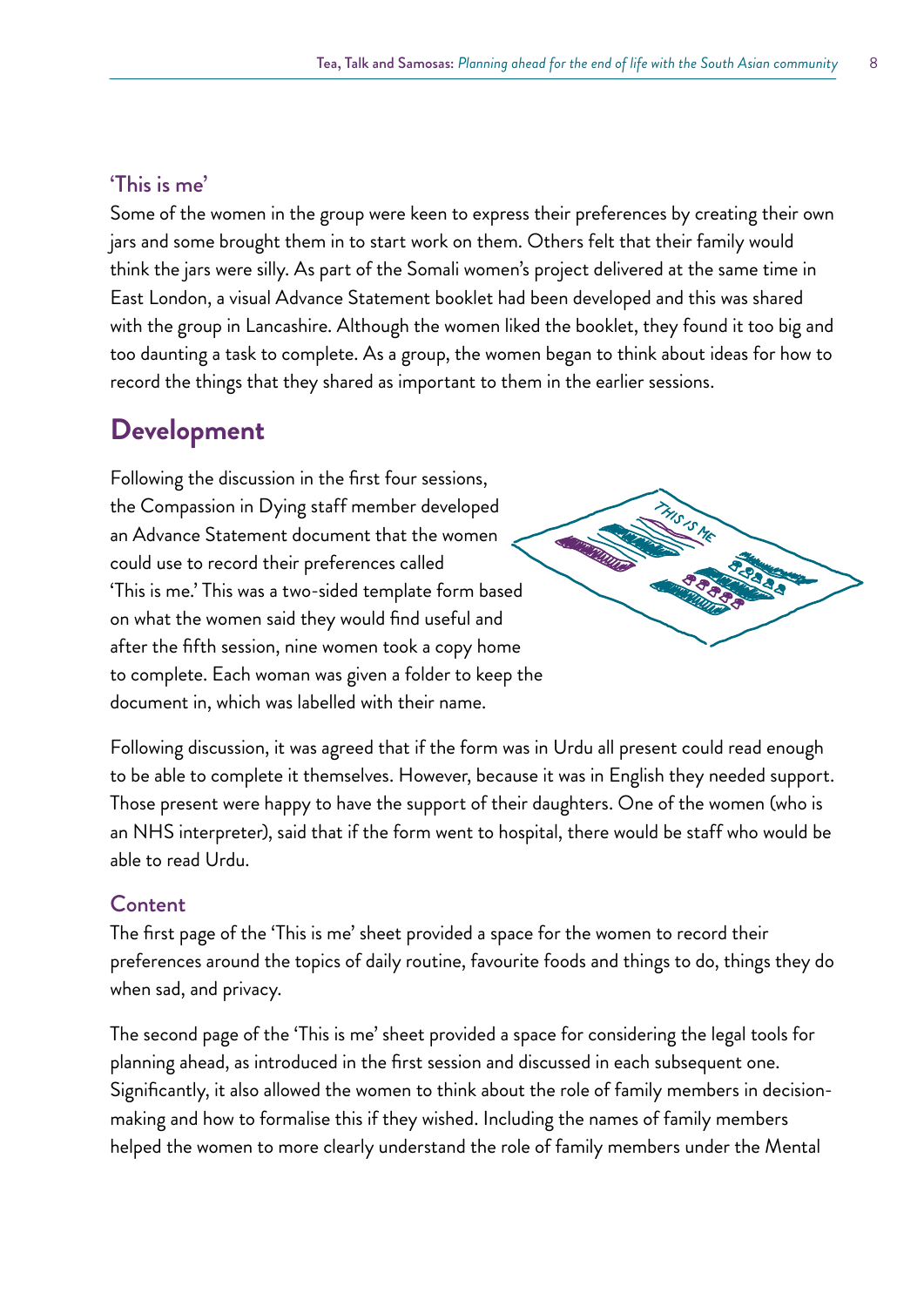Capacity Act. By the end of the session everyone appreciated that they had clarified their wishes regarding who should be consulted in decisions about their care, but also appreciated that this was not legally binding.

The women who completed forms all made it clear who they would like to make decisions about their care but none wrote down particular medical treatments they would wish to refuse. All members of the group (including the facilitator and the interpreter) were clear that in the future they would consider making an LPA for Health and Welfare because they wanted their family members to have the legal authority to make decisions. However, none of the group members were interested in making an Advance Decision.

#### Discussing and sharing

The women who completed a sheet were asked if they had discussed it with their husbands or sons. Only two had discussed it with their husbands but they had all spoken to their children. One husband was interested and said: "It sounds good." Another said: "You always get things your way so you don't need to worry about this." Everyone laughed at this. One woman said that her son was also interested to know what was discussed in the sessions. Completing the sheets also helped the women think about how they could be important for their community:

"We know each other in our community so well that we don't need this form to tell our close families what we want but it is useful for the wider circle of people or for the medical professionals."

"We still need this form to talk about diet and clothes and medication."

"We need to be thinking about these things because times are changing. In the past people would chip in and support you and then later you'd pay them back in some way, but now there's a gap growing. People in our communities are becoming more and more selfish."

### **"I didn't know that" film**

During some of the sessions the group watched the film "I didn't know that", which was developed by Dying Matters to raise awareness of the needs of the Muslim community at the end of life. The group watched the film over the course of two weeks so that there was enough time for translation and thorough discussion of the issues that were raised.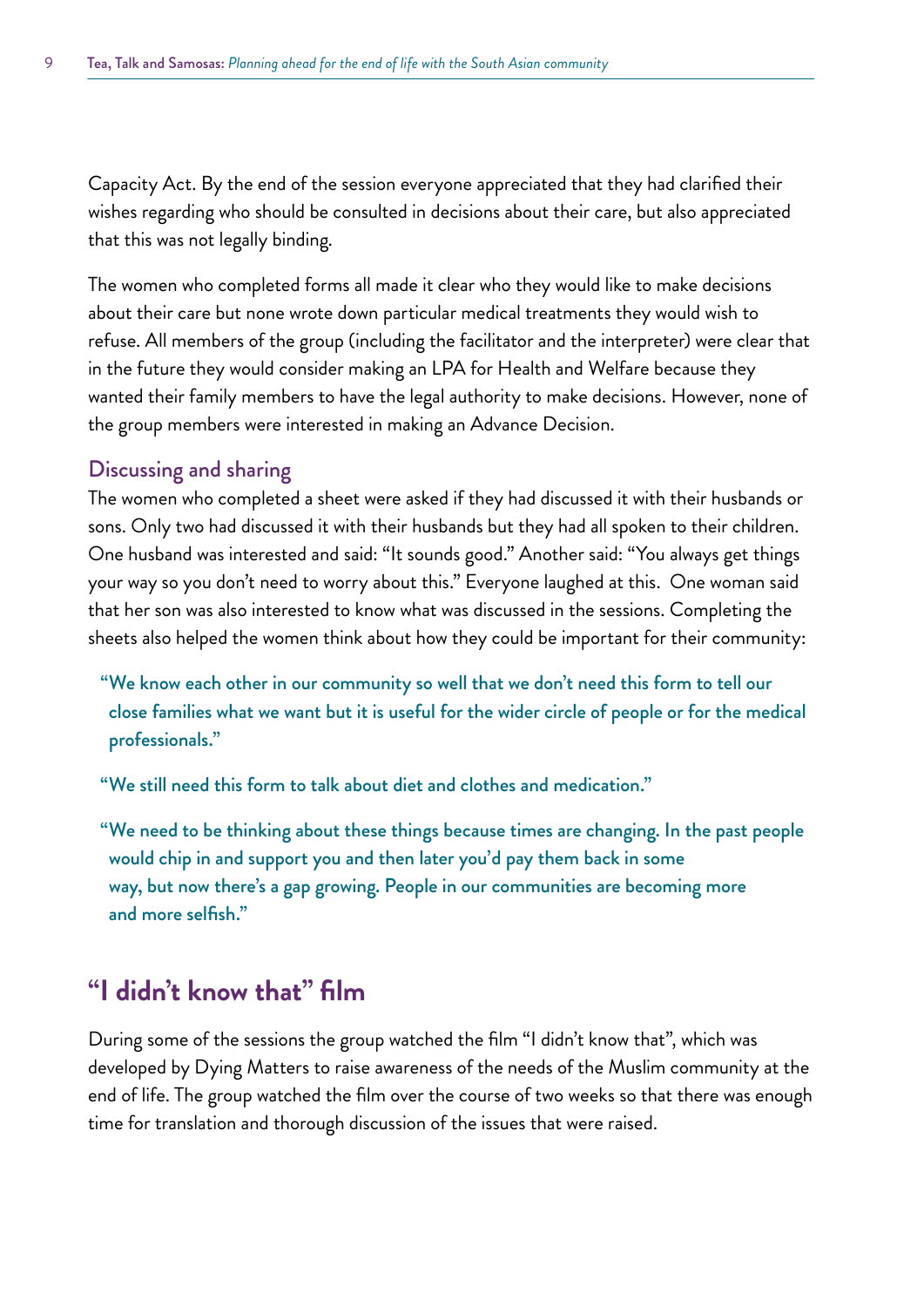During the discussion one woman was reminded of a time when she visited her son in hospital who had asthma. In the bed next to her son was an elderly man who was not a Muslim. He was very close to the end of life and his elderly wife was with him. She was very distressed and there were no other family members around. The woman told the group:

"This should never have been allowed to happen. Every human being should be respected and should have privacy when they take their last breath. They should have had a room on their own. This should not just be for Muslims. It isn't about religion. Everyone should be treated with respect."

The woman made further comments about the importance of a dying person having the right people around them at the end of life:

"Mostly in our culture they will have someone, some family member they can talk to after a death, but not everyone has that, not in all cultures. The lady I saw grieving over her husband was just crying out loud and she was in her eighties and didn't have anyone. I'm pretty sure she didn't have anybody to support her."

Other participants commented:

- "Some people don't want anyone around them, they want to be left on their own with their dying relative."
- "Everybody is different. Some people don't want to share with others, but want to be on their own."

After watching the next part of the film, in which the doctor is called away from the family, the group reflected on the role of healthcare professionals at the end of life:

"The doctors shouldn't have been called away from the family. There should be somebody there who can talk to the couple for five or ten minutes to speak to them. To say do you need any help? It doesn't need to be a doctor but somebody should support the family."

"It's inappropriate to take the doctor away in any culture, not just ours."

The group felt that most of the film accurately highlighted what is important to Muslims at the end of life:

"When they've taken their last breath, their face should be turned to the right side and their hands and legs should be straight with the body, not facing upwards."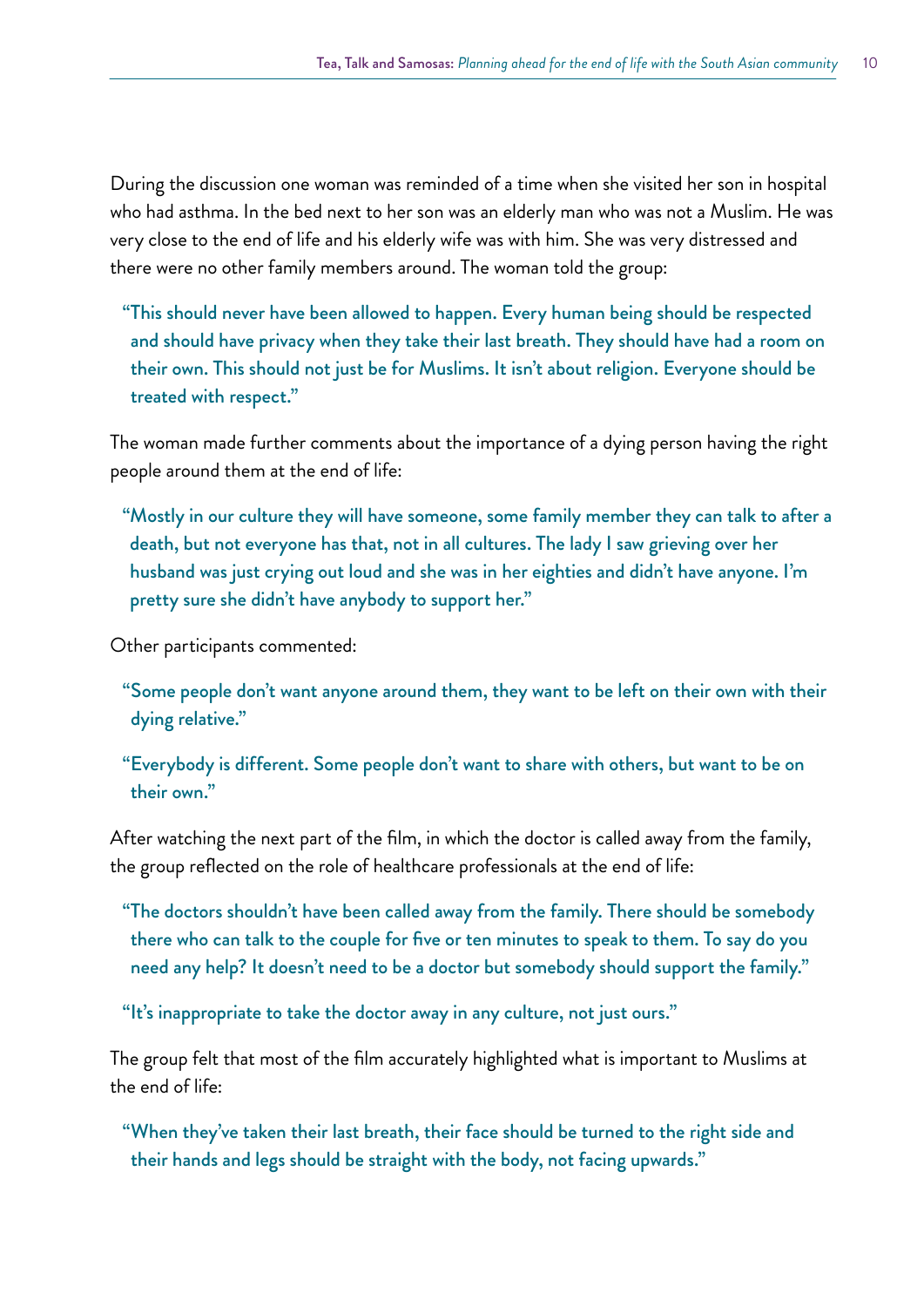- "It doesn't have to be family if they're not present then it's okay for a male nurse, it doesn't matter if they're Muslim as long as it's done in a respectful way. It's not important that gloves are worn. It's not a faith issue."
- "Back in Pakistan they take money but at least they can look after you better there."
- "Islamic tradition requires that eyes are closed and facing Mecca, everyone agrees with that."
- "There should be a male for a male, or female for female if it's a nurse, but if it's a family member it doesn't matter."
- "If there's Muslim staff available then it's better, but it doesn't matter. Different faith doesn't matter but opposite sex does."

While watching the second part of the film, the reaction focussed predominantly on the part of the film in which the son's body is taken to the morgue. For Muslims, it is very important that the body is intact when it is buried and that it is buried quickly. The need for a postmortem examination in certain cases means that this is not always done and is often distressing for the families who must wash the body and prepare it for burial. Post-mortems can also lead to delays in the body being buried.

"It [the body] shouldn't have been put in the freezer at the hospital… If a Muslim passes away then the paperwork should be made ready because it is in our religion to deal with the body as soon as possible."

The group found the film very informative as they hadn't thought through a lot of the issues that the film raised.

- "People who work in the hospitals should be watching this film in their training. That would help them to understand what's important."
- "Everyone should be treated with respect and have a private room when they take their last breath whether they are Muslim or not. The best thing that I've got out of this is that I would like a separate room in hospital for my family."
- "This is important because I need to know what happens so that I can make sure things happen according to my faith. I don't have anyone that has passed away recently. But if I watch this I can tell my children what is important to me according to my faith."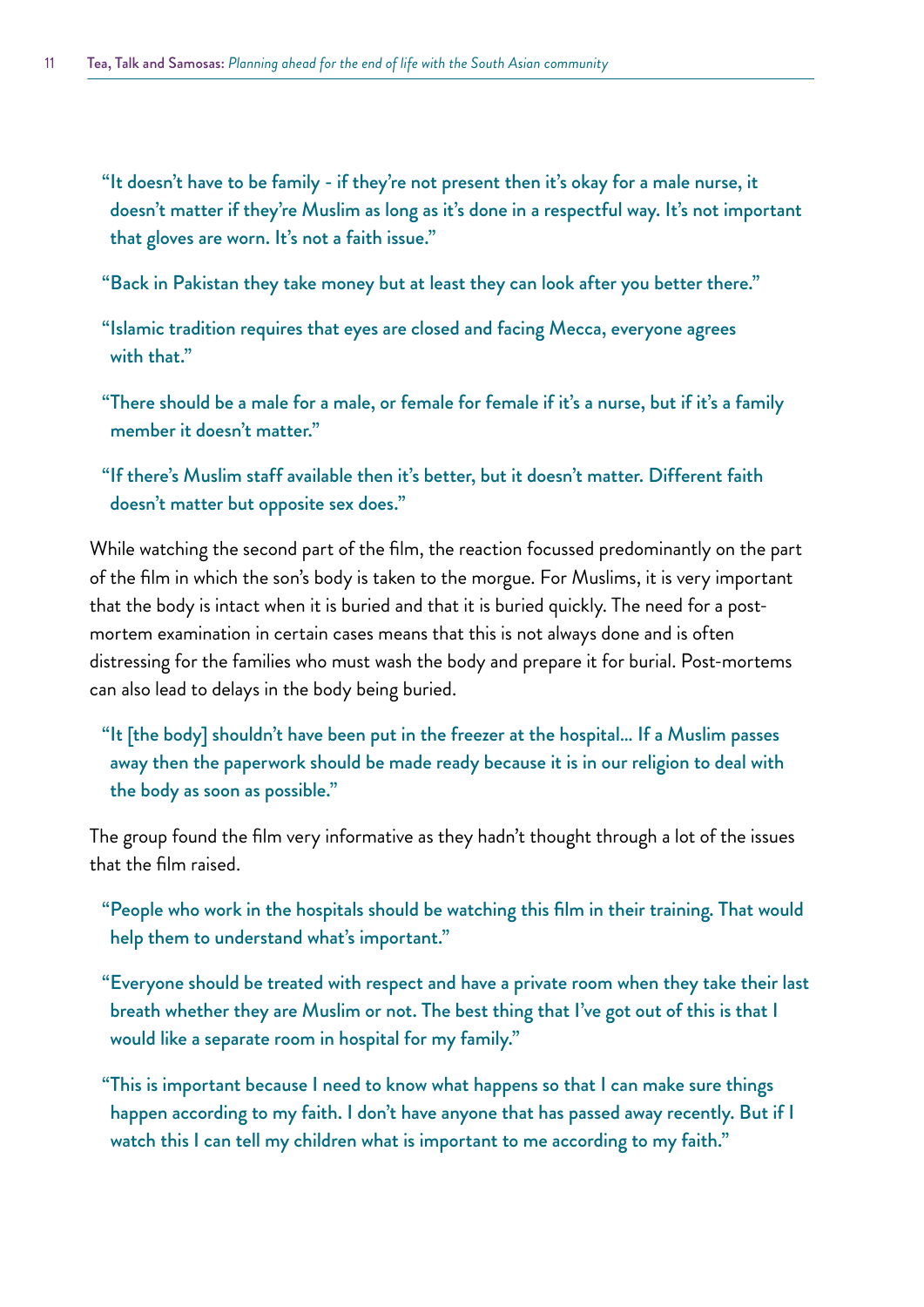# **Learning**

#### Talking about the end of life

A theme that was consistent throughout the sessions was talking about the end of life. This was important for the women to be able to engage with the workshops.

"In our culture, we are good at talking about death. People are clear in their wishes for after death. Death is openly talked about."

"For Muslims, life and death go together. Death is just after the life."

#### Raising awareness

It took several weeks for the women to understand and trust that the three tools for planning ahead could be significant in their lives and they reiterated that family can make decisions. It took a long time to find ways of presenting the information in ways that would resonate with the members in the group.

The Compassion in Dying staff member revisited the tools at the start of each session. Although the women appreciated the need to make sure they were all able to make an informed choice and that it was good to know their rights, they concluded that it didn't apply to them because their family would deal with these sorts of issues. Finding a way to address this in a respectful way was the key challenge throughout the sessions. Gradually over time, stories were shared that highlighted times when families were unsure of what a person's wishes were. These were generally about wishes for after death, rather than wishes after a loss of capacity.

#### **Interpreters**

The group also shared their experiences of interpreter services in the NHS. Many would take their husbands or daughters with them if they needed to visit their GP.

"One of my GPs speaks Punjabi but it's a different dialect so I don't understand him."

"I can talk to the doctor in Punjabi, but if the doctor is different then I take my daughter with me."

"There should be more Urdu speaking doctors, everyone understands Urdu the same."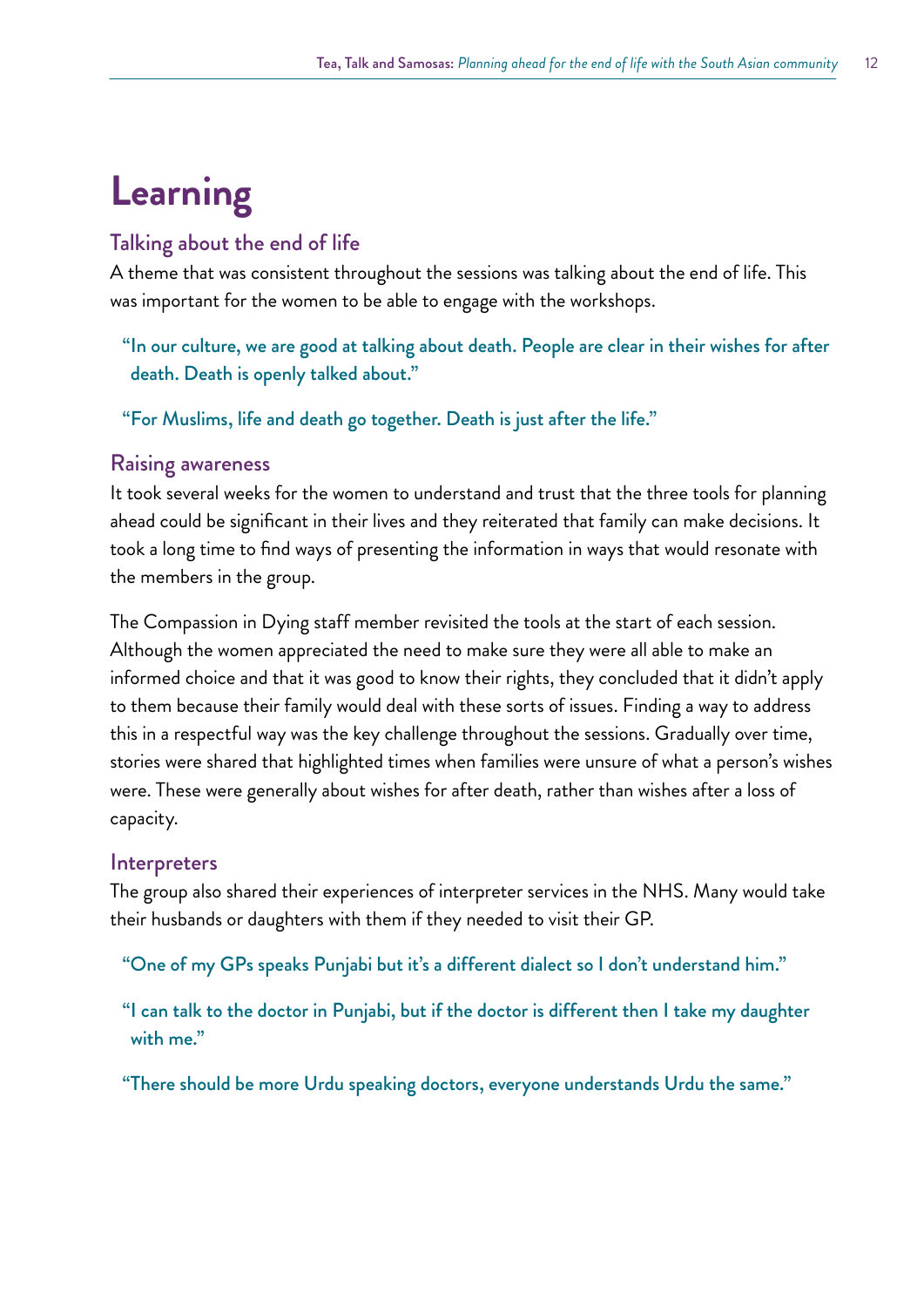The facilitator also reflected on the difficulty of using interpreters with healthcare professionals:

"It's difficult using an interpreter because sometimes interpreters will leak out personal information. A social worker in an Asian community leaked it out. Just saying small things to others that should have been kept private, talking personal things to other people. It's difficult in a small community."

### **Linking with the Somali women**

Each week selected feedback from the Somali women's project was shared with the group. As a result, the group heard about what was going on in that project and enjoyed learning about what the Somali women had shared was important to them at the end of life and their experiences of death and dying.

Sharing feedback from the Somali women's project also prompted discussion within this group. For example, one of the Somali women had shared the following:

"Back home they tell the family that the loved one will die soon but never tell a dying person. It's been difficult that the doctors have a duty to tell the dying person that they are dying."

The women in Lancashire felt strongly that you shouldn't tell a dying person that they are dying but did not feel that this was a religious issue.

"You wouldn't tell that person, the person who is dying will die sooner, you want them to stay positive."

"That person will probably die far quicker if you tell them. I had a cousin who said that you should always say the positives to a dying person because it helps them keep going."

Linking with the Somali group gave the women a sense of belonging to a broader project and that they were contributing to a national debate about the experiences of BAME people in the UK at the end of life.<sup>7</sup>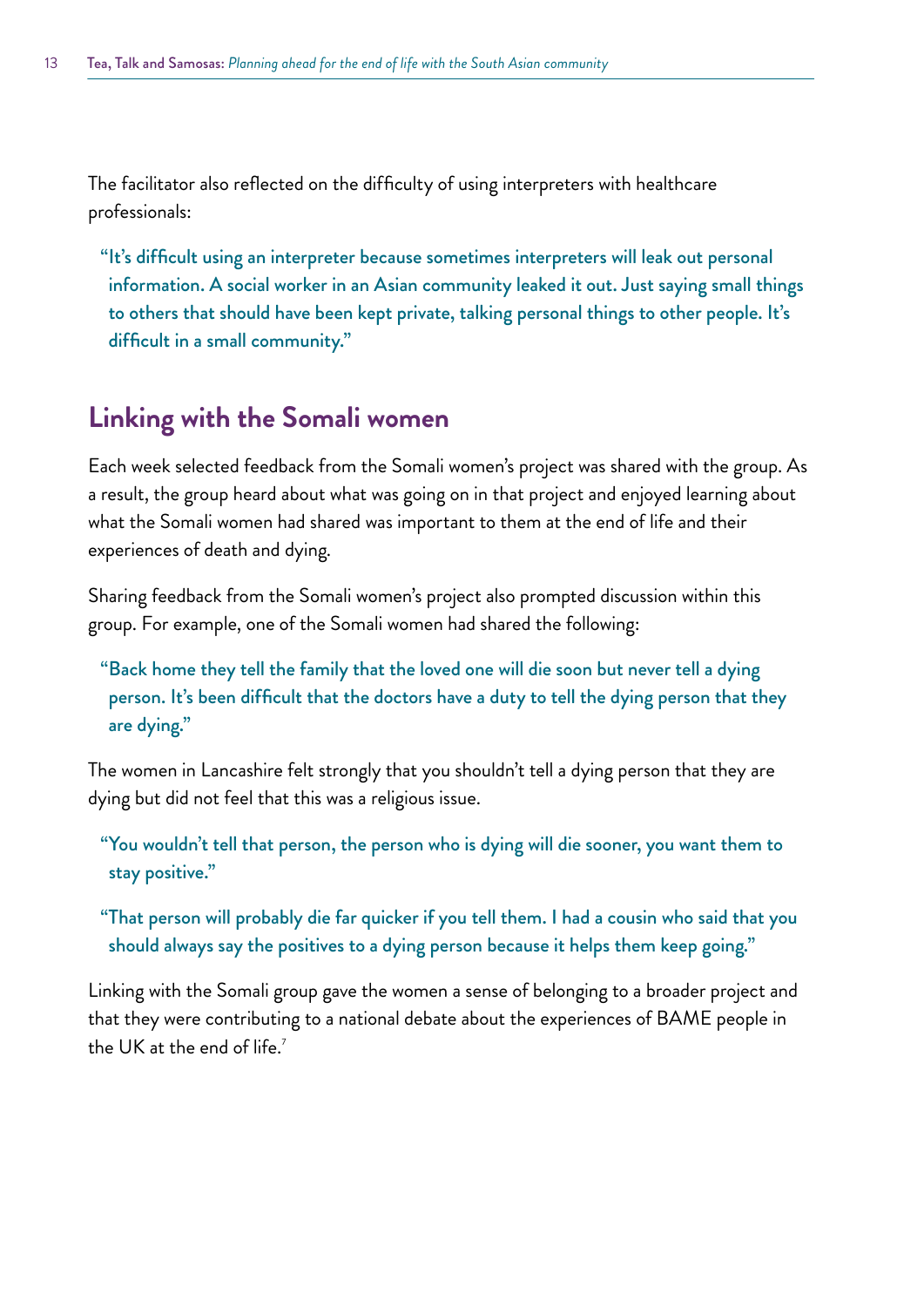### **Feedback and looking forward**

The feedback on the workshop series was very positive:

- "We thought we had to obey orders, whatever has been said… Now we are more confident. We know our rights. First we didn't know we had any options – now we know we have got a say."
- "We have learnt good things from here that puts our mind at rest."

"It has been a joyful session giving us lots of knowledge."

In the final session the women discussed and prioritised the ideas that had been shared throughout the previous sessions of how the *My Life, My Decision* project could help other older people from South Asian communities in East Lancashire to be aware and feel more confident about their end-of-life rights and care. Voting cards were used to allow the women to express which option they preferred.



The idea that received the most overwhelming support was to run the Tea, Talk and Samosas six week workshop series with other groups from the community. It was felt that it was necessary to be able to discuss the issues to fully understand them and make choices.

"Explaining about this subject is best done in groups, it's an opportunity to express your feelings. And different groups may say different things, you should do more groups and see."

#### "Talks are the best way to communicate things."

The group also suggested that we work with younger people. They felt that if we introduced younger people to the online tools they would be able to assist family members. One women brought her niece to a session, she said she found it very helpful and would like more information so she could support her family more when completing the documents.

The group also discussed the possibility of using local radio and the Asian Image newspaper and The Local Herald magazine to raise awareness.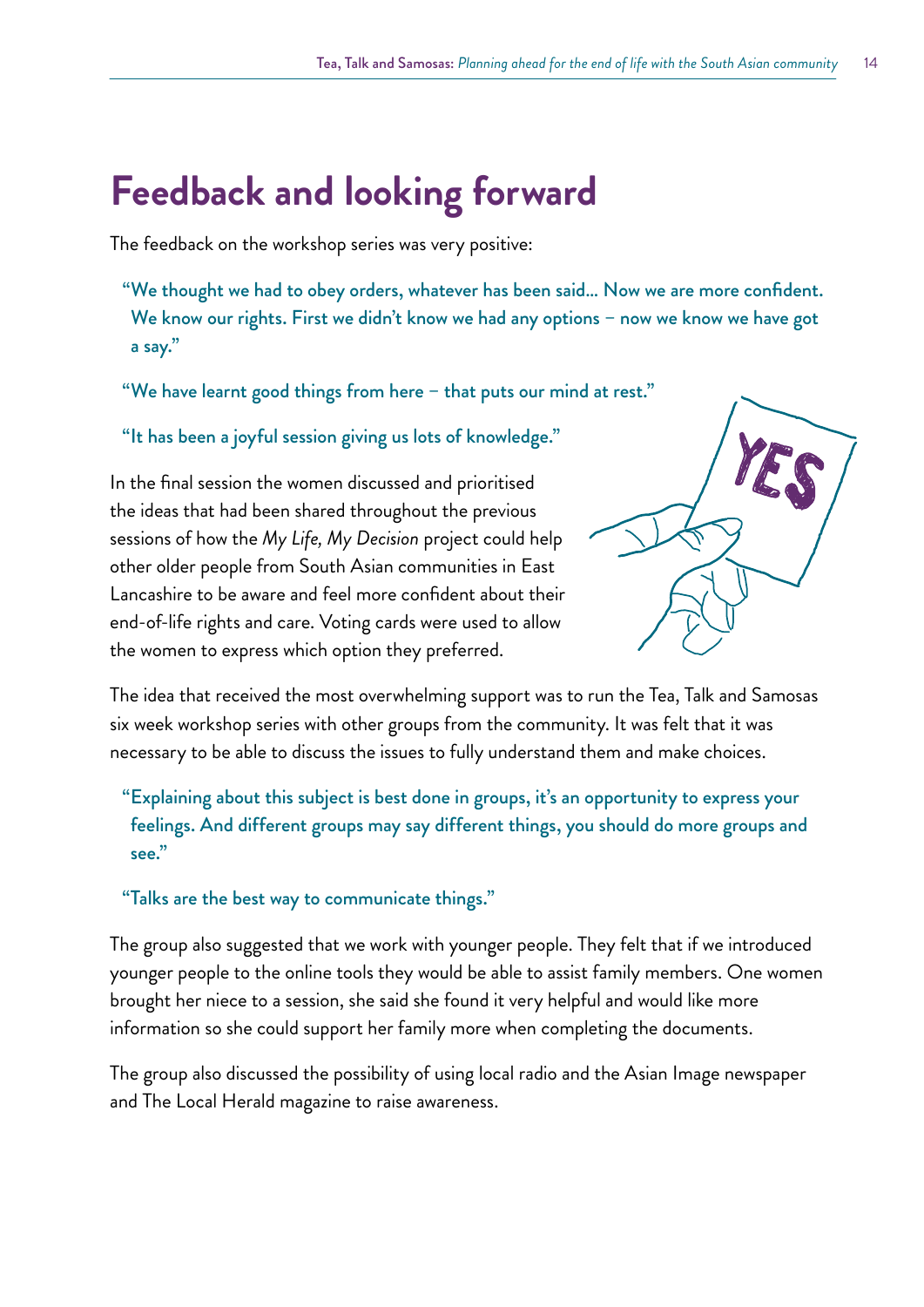### **Recommendations**

These are the key recommendations that we will take forward in any further work with this community, and which we believe will be useful for other organisations and healthcare providers.

### Provide written information in English and Urdu

- The women stated throughout the sessions that leaflets were not important. However, when leaflets about organ donation written in Urdu were provided, the women took them.
- • When talking about ways forward all of the women agreed that leaflets and publications in Urdu would be beneficial and that the 'This is me' sheet should be in English and Urdu.

### Share learning from other communities and groups

- The link with the Somali women's project not only prompted interesting discussion but also meant the women felt they were part of a project that was contributing to a national debate about improving end-of-life care for their faith community. As women from a small Northern town, the group enjoyed having a connection with another group of Muslim women in London and learning about their experiences.
- Building up a body of work through stories and shared experiences would support intercommunity work, trust and relationship building, and would stimulate discussions between different groups.

### Be aware of what language the group prefer to communicate in

- At the start of the project the group clarified that the majority could speak Punjabi and some English, but could not write Punjabi. Two of the women who spoke Punjabi were fairly nervous speaking in front of the group but their confidence improved as the project progressed. One woman surprised the group by responding to a question in English even though they knew each other well, it was the first time any of them had heard her speak English.
- The group were also asked in the first session if they would like written information in Urdu. They said no and that they would be able to read English with the support of their family. As the discussions progressed however, the women all agreed that having written information in Urdu would be helpful.
- It is important that the group are supported to communicate in the way they feel most comfortable with.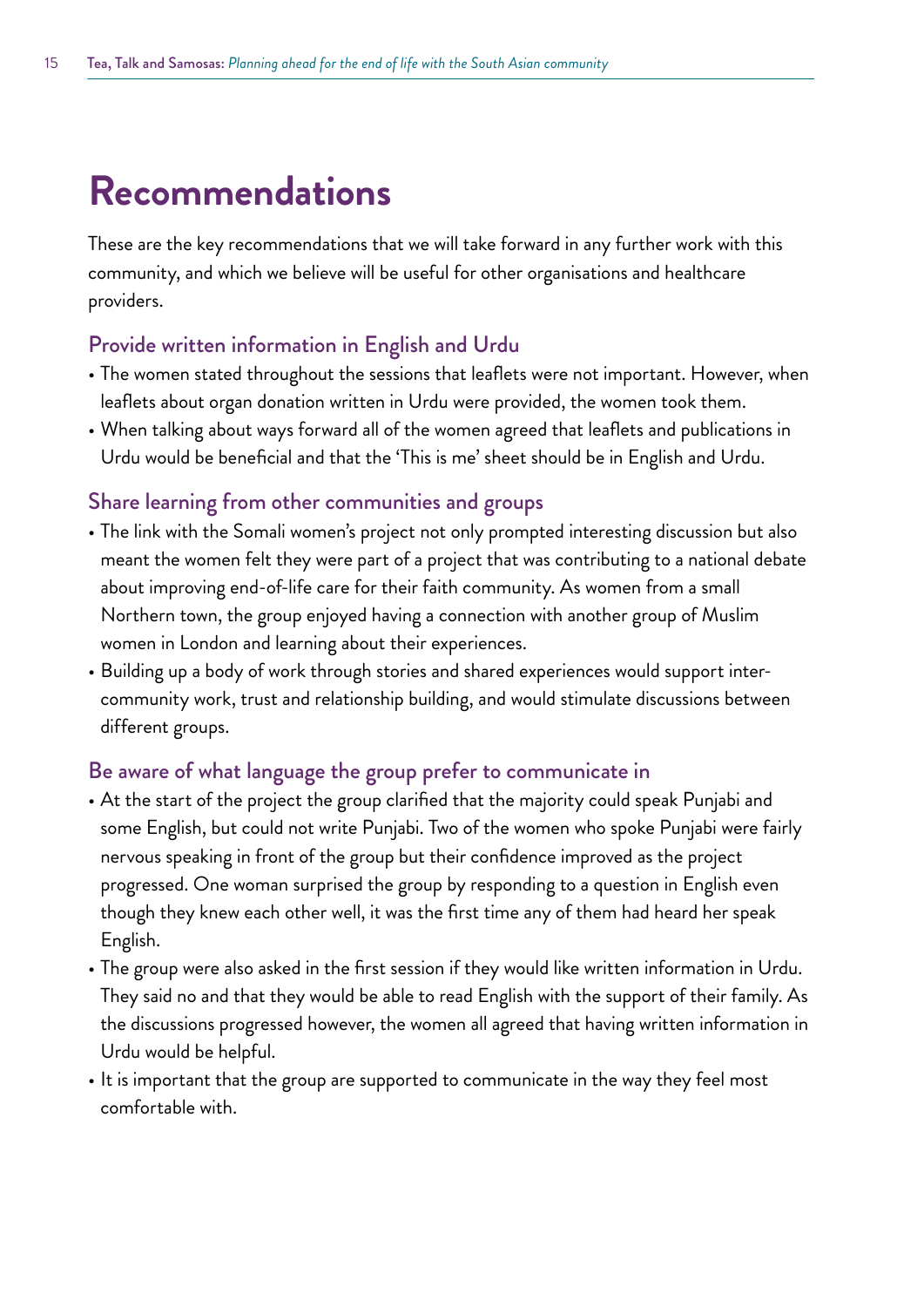#### Build a social media strategy into the workshops

- In this project, the Compassion in Dying staff member informed Dying Matters via Twitter that the group were watching the awareness film, "I didn't know that" and as a result of this exchange, the group's feedback on the film was requested.
- Using social media specifically Twitter helps to raise awareness of the work with different stakeholders and can also lead to collaborative work across different communities. As well as this, it helped the women to feel part of a broader discussion, and that their views were being taken into account to improve care within the Muslim community.

#### Focus on building trust and a safe space for people to talk

- Building relationships is crucial when dealing with such personal and emotive subject matters. It means that the participants feel comfortable sharing potentially difficult experiences and feel able to engage in the project because they trust that what they are saying is being addressed throughout. As the women had the opportunity to provide feedback at every stage, they had ownership of the structure and direction of the sessions and influenced all of the activities.
- Whilst the women were broadly comfortable with talking about death, many of them had not had an opportunity to talk about decision-making at the end of life before. Sharing experiences not only allows us to use the information to influence policy and practice, but also allows the women to share experiences with each other.

### Provide written information on the legal position around post-mortem examinations and organ donation

- Discussion of the Dying Matters film in particular stimulated a lot of views about what happens to the body after death. The group felt that they were ill-informed about what happens after someone dies in hospital and also that there was a lack of awareness of Muslim practices such as the importance of washing the body.
- • Clear information about the reasons why post-mortems are carried out in certain cases and the procedures involved is needed including how people can make their wishes around post-mortems known. As post-mortems have religious implications, it is important that these religious beliefs are taken into account as far as possible when post-mortems are carried out. This is also applicable to the system around organ donation.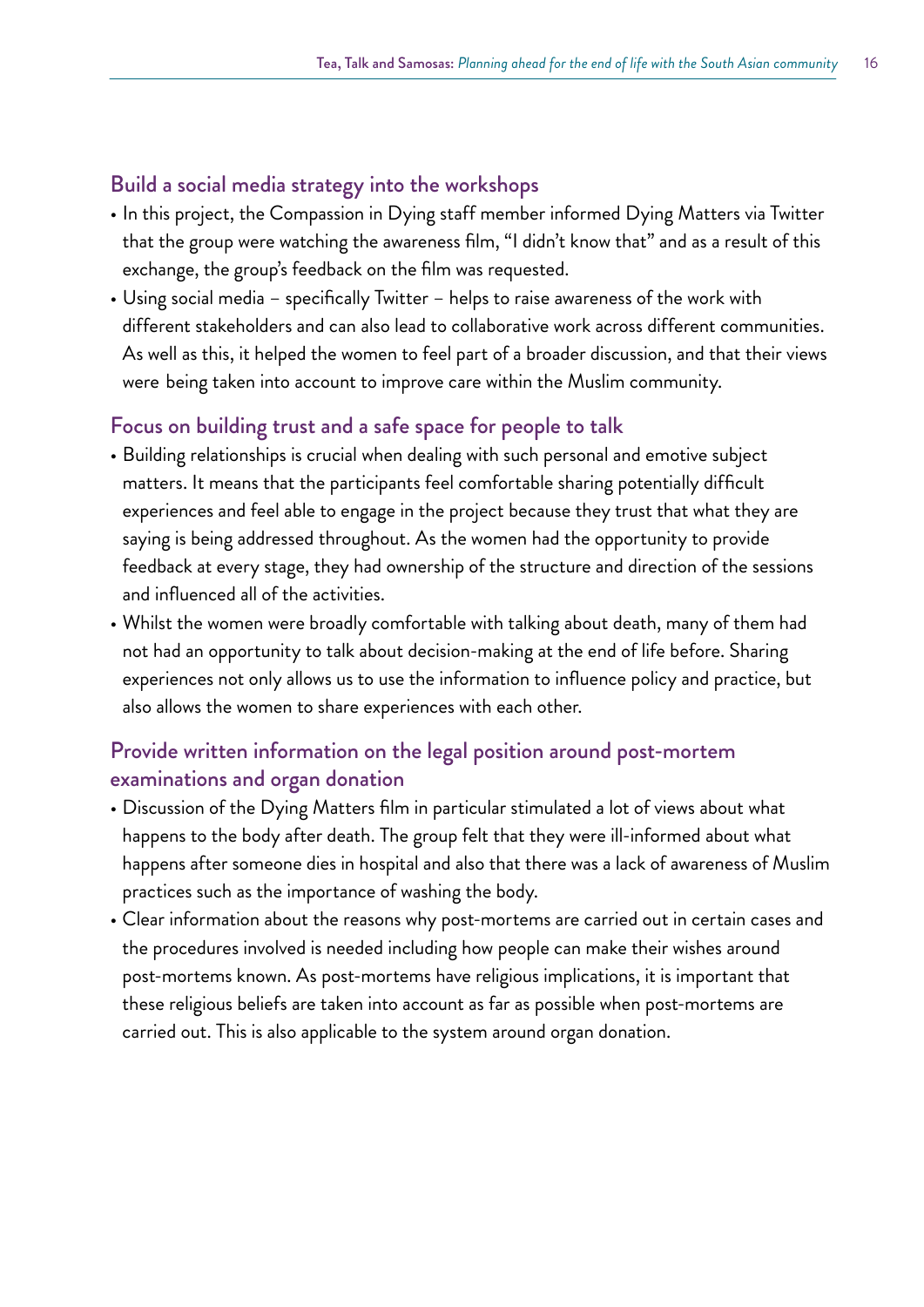# **Common terms**

#### Advance Statement

An Advance Statement (also called a Statement of Wishes) is a general statement of what is important to a person regarding their future care. It is usually written down and can contain any information they feel is important for others to know if they become unable to communicate their wishes in the future. It must be taken into account by healthcare professionals making a decision on their behalf if they lack capacity.

### Advance Decision to Refuse Treatment (Advance Decision)

An Advance Decision allows a person to record any medical treatments they do not want to be given in the future, in case they later lack capacity and cannot make or communicate a decision for themselves. It was previously known as a Living Will. Advance Decisions are legally binding in England and Wales as long as they meet certain requirements.

### **Capacity**

Capacity is the ability to make a decision. It is time and decision-specific. The law says that a person must be assumed to have capacity unless it is proven otherwise.

### Advance Care Planning

Advance Care Planning is a process of discussing and/or formally documenting a person's wishes for their future care. It allows healthcare professionals to understand how they want to be cared for in case they become too ill to make decisions or speak for themselves.

### References

- 1 A different ending: Addressing inequalities in end of life care, Care Quality Commission, May 2016
- <sup>2</sup> Plan Well, Die Well 2015, Compassion in Dying, available at http://compassionindying.org.uk/library/plan-well-die-well/
- **YouGov, 2015**
- <sup>4</sup> Plan Well, Die Well 2015, Compassion in Dying, available at http://compassionindying.org.uk/library/plan-well-die-well/
- <sup>5</sup> YouGov, 2011
- 6 M v Mrs N [2015] EWCOP 76 HYPERLINK "http://www.bailii.org/ew/cases/EWCOP/2015/76.html" www.bailii. org/ew/cases/EWCOP/2015/76.html
- 7 Tie your camel first: Planning ahead for the end of life with the Somali community, Compassion in Dying 2016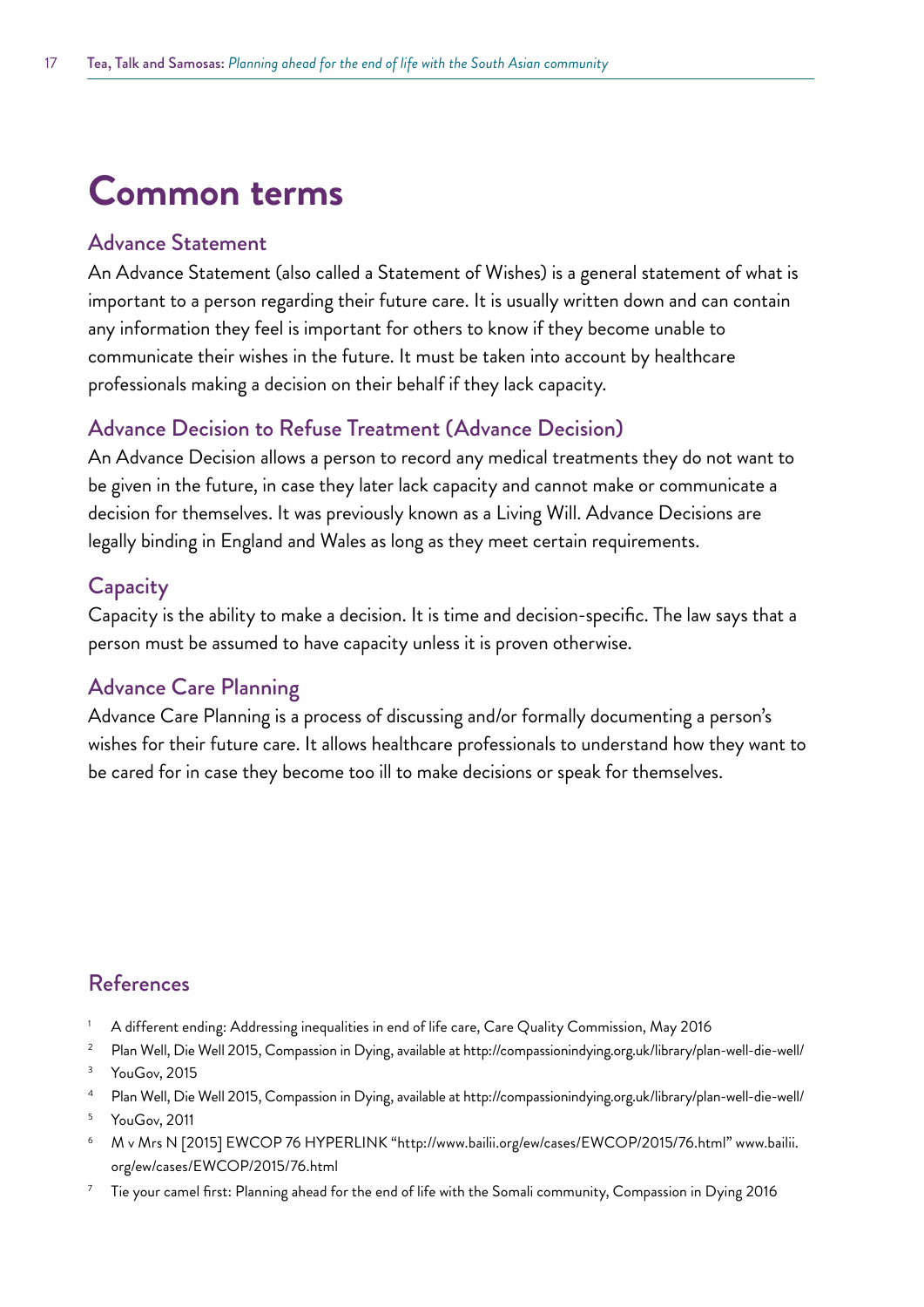# **Compassion in Dying**

Compassion in Dying is a national charity working to inform and empower people to exercise their rights and choices around end-of-life care. Our vision is of a world in which individuals are placed at the centre of their end-of-life care. We believe everyone should be given the information and support needed to make decisions about their treatment and be helped to plan ahead to ensure that their wishes are known and followed.

### *My Life, My Decision*

*My Life, My Decision* is a two-year project funded by the Big Lottery Silver Dreams fund which supports people aged over 50 to plan ahead for their future treatment and care. It is delivered in partnership between Compassion in Dying and seven local Age UKs across England. The project covers three main areas:

- 1. Providing one-to-one support to people aged over 50 to plan ahead by making an Advance Decision, Advance Statement or Lasting Power of Attorney for Health and Welfare.
- 2. Raising awareness of end-of-life rights and the importance of planning ahead including by providing Continuing Professional Development (CPD) accredited training to healthcare professionals and other organisations.
- 3. Developing tailored projects and materials to support hard to reach groups including BAME and Lesbian, Gay, Bisexual and Trans\* (LGBT) communities.

# **Age UK Lancashire**

Age UK Lancashire is a county-wide charity working with and for older people. They believe that later life should be valued and fulfilling. Through their services and support they aim to promote independence, enhance health and well-being and enable older people to access the information they need to make informed decisions about their lives.

# **Acknowledgements**

With thanks to the women, staff and volunteers at Age UK Lancashire for their continued involvement and support.

The film used in the workshops, "I didn't know that" was developed by Dying Matters, in partnership with the Heart of England NHS Foundation Trust. For more information visit: www.dyingmatters.org/page/dying-matters-films.